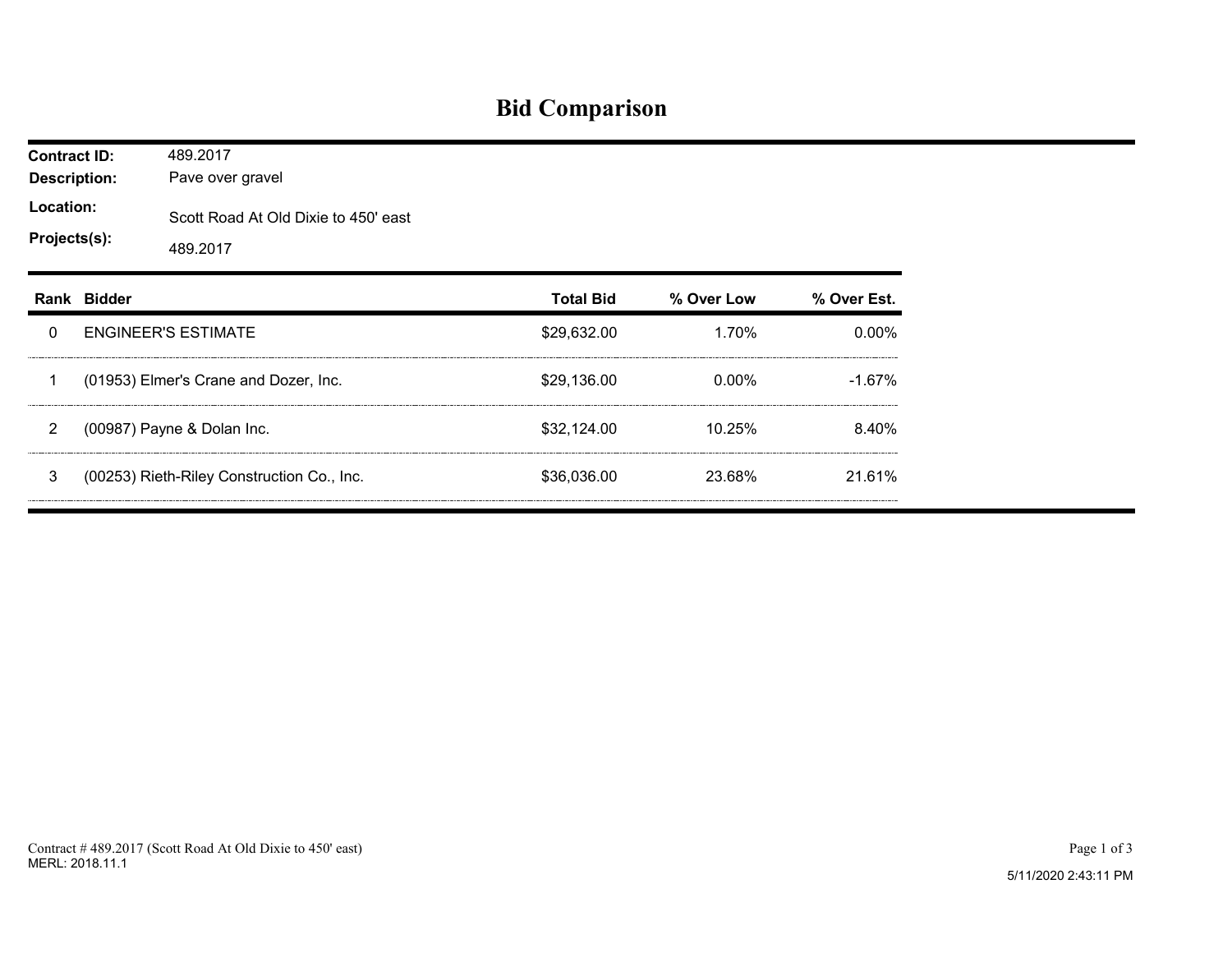| Line                    | Pay Item Code                                  | <b>Quantity Units</b> |             | <b>ENGINEER'S ESTIMATE</b><br>(0) |             | (1) Elmer's Crane and Dozer, Inc. |              | (2) Payne & Dolan Inc. |             |
|-------------------------|------------------------------------------------|-----------------------|-------------|-----------------------------------|-------------|-----------------------------------|--------------|------------------------|-------------|
| <b>Description</b>      |                                                | <b>Bid Price</b>      | Total       | <b>Bid Price</b>                  | Total       | <b>Bid Price</b>                  | <b>Total</b> |                        |             |
| 0001                    | 1500001<br>Mobilization, Max \$5,000           | $\mathbf{1}$          | <b>LSUM</b> | \$5,000.00                        | \$5,000.00  | \$2,000.00                        | \$2,000.00   | \$5,000.00             | \$5,000.00] |
| 0002<br><b>HMA, 5E1</b> | 5010056                                        | 248                   | Ton         | \$85.00                           | \$21,080.00 | \$95.50                           | \$23,684.00  | \$88.00                | \$21,824.00 |
| 0003                    | 8050010<br>Curb Sloped, HMA                    | 800                   | Ft          | \$2.00                            | \$1,600.00  | \$1.00                            | \$800.00     | \$1.75                 | \$1,400.00  |
| 0004                    | 8120140<br>Lighted Arrow, Type C, Furn         | $\overline{2}$        | Ea          | \$250.00                          | \$500.00    | \$100.00                          | \$200.00     | \$150.00               | \$300.00]   |
| 0005                    | 8120141<br>Lighted Arrow, Type C, Oper         | $\overline{2}$        | Ea          | \$1.00                            | \$2.00      | \$1.00                            | \$2.00       | \$150.00               | \$300.00    |
| 0006                    | 8120170<br><b>Minor Traf Devices</b>           | 1                     | <b>LSUM</b> | \$500.00                          | \$500.00    | \$1,000.00                        | \$1,000.00]  | \$1,700.00             | \$1,700.00  |
| 0007                    | 8120350<br>Sign, Type B, Temp, Prismatic, Furn | 150                   | Sft         | \$2.00                            | \$300.00    | \$2.00                            | \$300.00     | \$2.00                 | \$300.00    |
| 0008                    | 8120351<br>Sign, Type B, Temp, Prismatic, Oper | 150                   | Sft         | \$1.00                            | \$150.00    | \$1.00                            | \$150.00     | \$2.00                 | \$300.00]   |
| 0009                    | 8120370<br><b>Traf Regulator Control</b>       | 1                     | <b>LSUM</b> | \$500.00                          | \$500.00    | \$1,000.00                        | \$1,000.00]  | \$1,000.00             | \$1,000.00  |
| <b>Bid Totals:</b>      |                                                |                       |             |                                   | \$29,632.00 |                                   | \$29,136.00  |                        | \$32,124.00 |